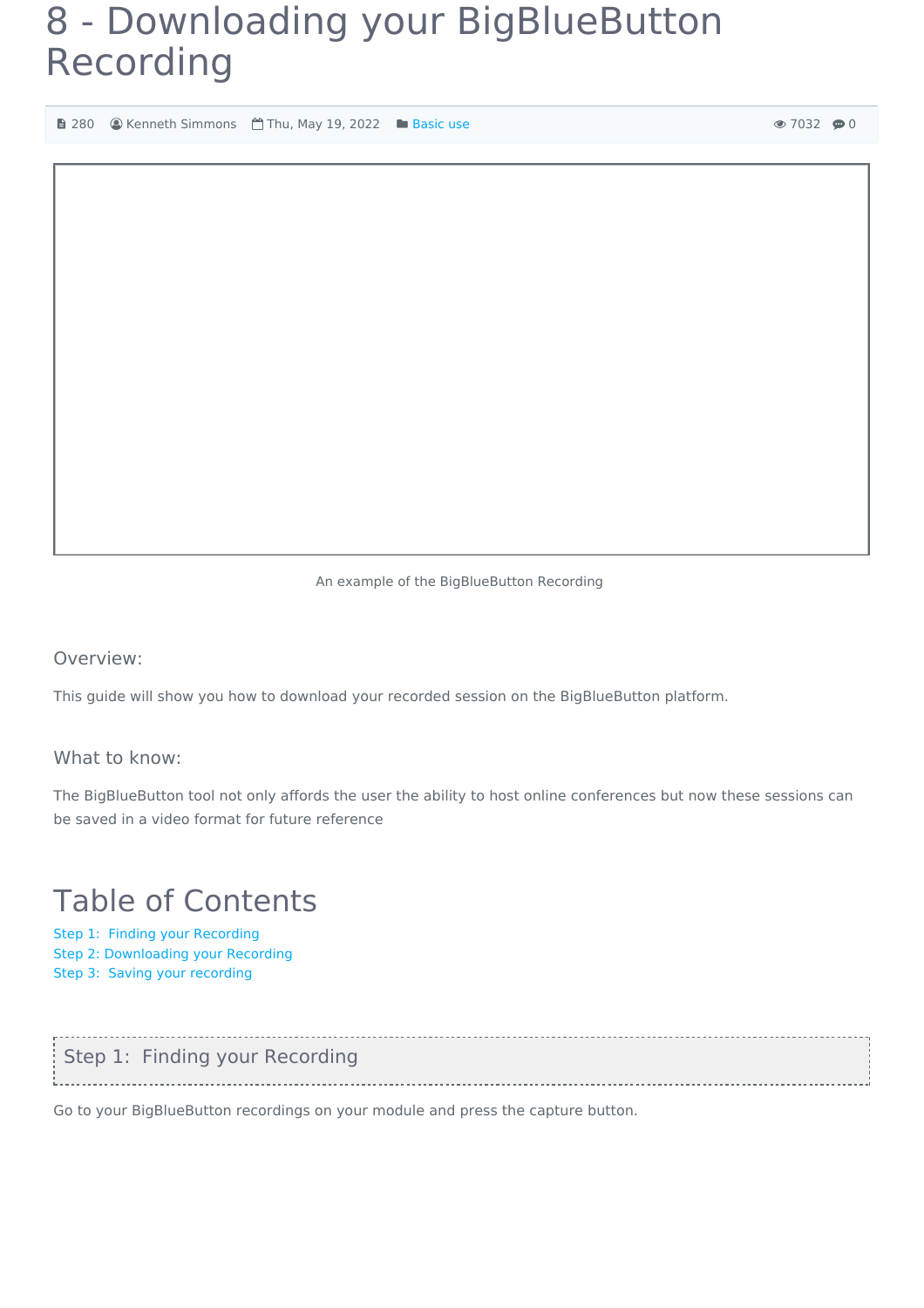| <b>Kenny's Test Module</b>             |                                                                                    |                                                                  |         |                             |          |                     |
|----------------------------------------|------------------------------------------------------------------------------------|------------------------------------------------------------------|---------|-----------------------------|----------|---------------------|
| <b>BigBlueButton virtual classroom</b> | Participate in live, online learning and teaching sessions and/or view recordings. |                                                                  |         |                             |          | $\Phi$ -            |
|                                        | This conference room is ready. You can join the session now.                       |                                                                  |         |                             |          |                     |
| Join session                           |                                                                                    |                                                                  |         |                             |          |                     |
| Recordings<br>Playback                 | Name                                                                               | Description                                                      | Preview | Date                        | Duration | Toolbar             |
| Capture                                | BigBlueButton virtual classroom                                                    | Participate in live, online learning and teaching sessions and/o |         | Wed, 17 Mar 2021, 14:48 CST |          | $\bullet$ $\bullet$ |

If you can't find the "Capture" button, please click the "Eye" icon to show it. Then the button will appear.

<span id="page-1-0"></span>

| Step 2: Downloading your Recording |  |
|------------------------------------|--|
|                                    |  |

'Right click' on your recording to bring up the 'Pop-up Menu' then click on 'Save video as'

| <b>BigBlueButton virtual classroom</b>         |                                                                                                                                                    |                                                                                                                                                                        |                                                                            |  |
|------------------------------------------------|----------------------------------------------------------------------------------------------------------------------------------------------------|------------------------------------------------------------------------------------------------------------------------------------------------------------------------|----------------------------------------------------------------------------|--|
|                                                |                                                                                                                                                    | <b>图 X/TL:   图 new   图 X/TL:   ④ Imol   白 Cou   白 BigB   D ® × 图 Exter   叠 xjtlu   G pyth   ● "Wic   ② X/ar   ④ Expc   <mark>W</mark> testr   ■ XP-F   New Tab   +</b> | $\Box$<br>X                                                                |  |
| $\leftarrow$ $\rightarrow$<br>C                | bbb13.xjtlu.edu.cn/html5client/join?sessionToken=mul5hcxxdmeotxpj<br>訂<br>■ ☆                                                                      |                                                                                                                                                                        |                                                                            |  |
| ESSAGES<br>Public Chat                         | < Public Chat                                                                                                                                      | $\mathcal{L}$<br>BigBlueButton virtual classroom (C) Start recording                                                                                                   |                                                                            |  |
| <b>OTES</b><br>Shared Notes<br><b>SERS (1)</b> | <b>Welcome to BigBlueButton virtual classroom!</b><br>For help on using BigBlueButton see these<br>(short) tutorial videos.<br>Please use a headse | VIII VIII VIII SA RETURNE VAN DIE SA PRODUCTION ON A RETURNED AND TRANSPORTED<br>C & thirt, chief contribution in New Commercial Commercial                            | $\bullet\quad \bullet\quad \text{if $\Theta$}\ (\text{iii)}$               |  |
| Kenneth Simm (You)                             | background noise f<br>This session may be<br>This server is runnin                                                                                 | X<br>Start recording<br>You can select the record button again later to pause the recording.<br>N.<br>Jhlp                                                             |                                                                            |  |
|                                                |                                                                                                                                                    | <b>estative Kambis L. and</b>                                                                                                                                          | Loop<br>Show controls                                                      |  |
|                                                | Send massage to Public Chat                                                                                                                        | B<br><b>D6</b>                                                                                                                                                         | Open video in new tab<br>$Ctrl + S$<br>Save video as<br>Copy video address |  |
| $\triangleq$ questions-Kenny txml $\wedge$     |                                                                                                                                                    | bbb13.xjtlu.edu.cn is sharing your screen.<br><b>Stop sharing</b><br>Hide                                                                                              | Picture in picture                                                         |  |

## <span id="page-1-1"></span>Step 3: Saving your recording

You can now save your recording to a specified location of your choosing.